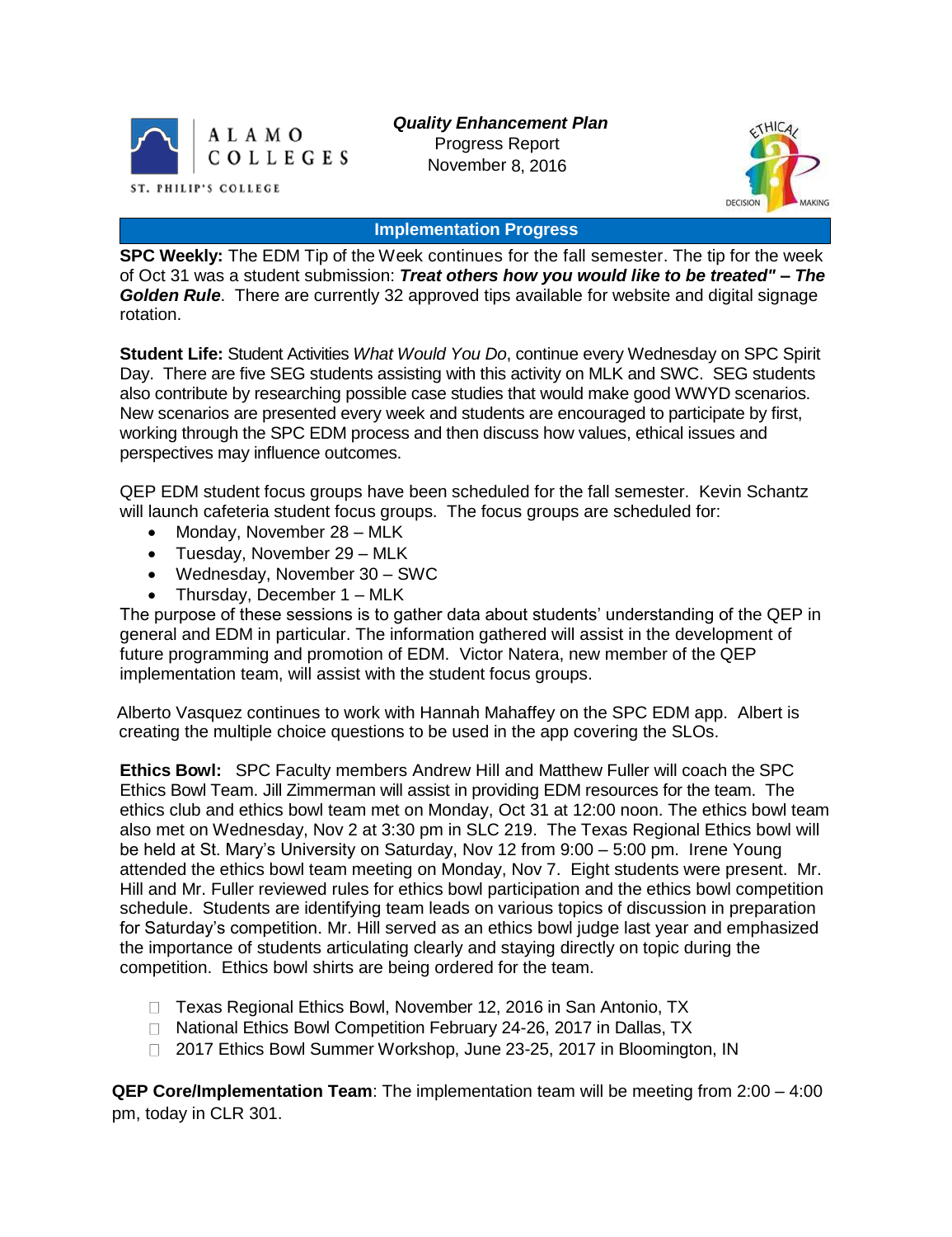## **Assessment**

**Personal & Social Responsibility Inventory (PSRI):** The PSRI 2 (post-test) will be launched on Nov 28 and sent to students who completed the PSRI 1 (pre-test). The PSRI 2 will remain open until December 16, 2016. The first 1,000 students completing both will receive a \$20.00 bookstore gift card.

Joshua Mitchell and Garrett Gowen from Iowa State University, RISE is working on getting the appropriate approval for RISE to collect data on those under age 18 attending SPC. He will try to get approval before the post-test launch on Nov 28. If he does not receive approval in time, modifications will be made in time for data collection next year. QEP directors and Dr. Hinojosa requested Iowa State University RISE remove the 'age 18 consent' requirement that precedes the survey. More students may complete the survey if the consent statement is eliminated. This will help to ensure DC/ECHS students are completing the survey. This is in accordance with SACSCOC and FERPA. DC/ ECHS students must have the same assessment opportunities as the traditional student population.

Iowa State University, RISE is currently working on a preliminary report from the PSRI 1 administration. The report will include the pre-test of the case study, as well as the moral foundation results. Once the report is finalized RISE will schedule a teleconference with QEP directors and Dr. Hinojosa.

In regards to PSRI e-mail communication to students, John Orona has received the new e-mail account for SPC-President. The ICT office will manage the account and set up for authorized individuals only. John Orona would like to set up a SOP of whom is ultimately responsible (one person) to authorize use of this email account. A link to Feed the Tiger could be included in outgoing correspondence for feedback. It has been suggested the following statement be integrated in all outgoing correspondence from this account:

Please do not reply to this e-mail. It is a notification-only address. All replies should be sent to [http://spcweb.alamo.edu/feedback/index.html](https://mail.alamo.edu/owa/redir.aspx?C=mawO8X7fmD1aNFeUldgaleTfj86GBQJz2F8Z990APU7i6ZYu1u7TCA..&URL=http%3a%2f%2fspcweb.alamo.edu%2ffeedback%2findex.html) .

**Defining Issues Test Version-2 (DIT-2):** The DIT-2 is scheduled for administration to randomly selected course sections Nov 14 – Dec 2, 2016. The Student Assignment Survey will be administered in conjunction with the DIT-2, Nov 14 – Dec 2, 2016. The timeline for DIT- 2 and Student Assignment assessments is as follows:

- **Nov 10, 2016** President e-mail notification sent to faculty of randomly selected courses completing DIT-2 and Student Assignment surveys. Student Assignment survey packets delivered to dept. chairs for distribution to faculty in randomly selected courses
- **Nov 14 - Dec 1** Surveys completed by randomly selected courses and submitted by faculty to dept. chairs
- **Dec 2** Dept. chairs submit completed surveys to IPRE for mailing and scoring

We want to be sure faculty are notified and are aware the DIT-2 and the Student Assignment survey are pencil and paper surveys which need to be **completed during class time**. Previously there was some confusion between PSRI assessment and DIT-2 assessment. Courses participating in the survey have been randomly selected via IPRE.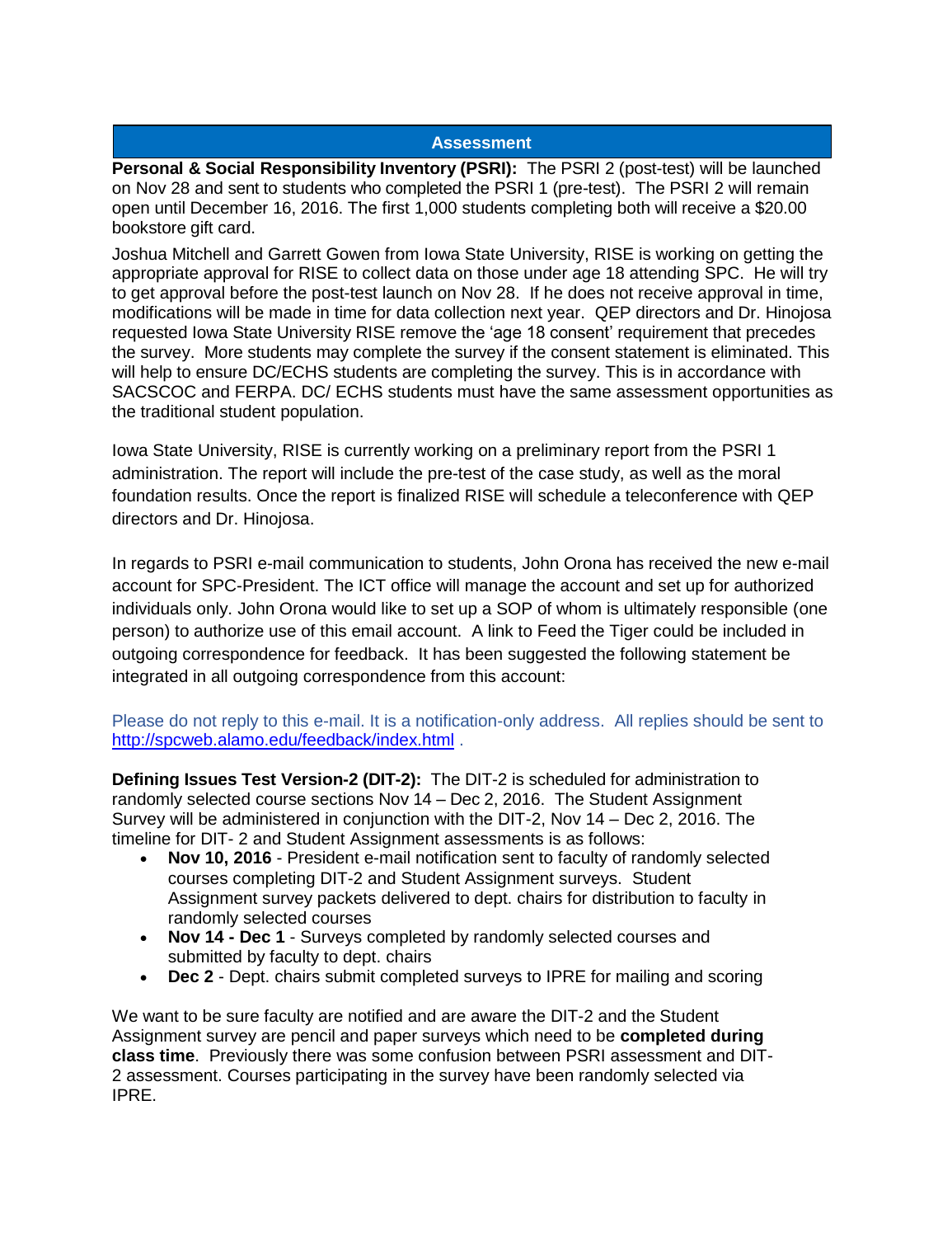**Rubric Assessment:** Sonia Valdez has forwarded an information packet for artifact collection and rubric assessment to instructional deans and chairs. Flex II and all other courses will have artifacts collected this month. Rubric assessment and calibration is scheduled for Feb 2-3, 2017.

**External Constituent Surveys:** Alberto Vasquez is attending Advisory committee meetings to reach out to our external constituents. The due date for surveys to be submitted to QEP directors is Nov 28. Mr. Vasquez is scheduled to attend the following external constituent advisory committee meetings:

|                | <b>Fall 2016</b>                    |               |                        |                |
|----------------|-------------------------------------|---------------|------------------------|----------------|
| #              | <b>Advisory Committee</b>           | <b>Date</b>   | Time/Location          | <b>Surveys</b> |
|                |                                     |               |                        | (Complete)     |
| 1              | Nursing                             | Sep 2         | 3:00 pm CHP 120        | 9              |
| $\overline{2}$ | Message Therapy                     | Sep 13        | 6:00 pm - CHP 120      | 11             |
| 3              | <b>AEMT</b> - Biomedical            | Sep 23        | 12:00 pm ASB 239       | 14             |
| $\overline{4}$ | Manufacturing                       | Oct 12        | 11:30 pm SWC B172 A    | 3              |
| 5              | <b>Diesel</b>                       | Oct 14        | 11:30 am SWC 114       | 5              |
| 6              | Construction                        | Oct 14        | 11:30 am Tiger Bistro  | rescheduled    |
| 7              | <b>BIS</b> - Accounting             | Oct 20        | $3:00$ pm - TBD        | 3              |
| 8              | <b>Hospitality/Hotel Management</b> | <b>Oct 21</b> | 2:00 pm Artemisia      | $\overline{2}$ |
| 9              | <b>Culinary Arts</b>                | Oct 25        | 11:30 am Artemisia     | 9              |
| 10             | BIS - IT                            | Oct 27        | 3:00 pm - TBD          | 3              |
| 11             | <b>Baking and Pastry Arts</b>       | Nov 2         | 10:30 am Artemisia     | 5              |
| 12             | <b>BIS - Business Management</b>    | Nov 3         | 3:00 pm - TBD          | rescheduled    |
| 13             | Automotive                          | Nov 4         | 2:00 Morgan gallery    | 8              |
| 14             | <b>Restaurant Management</b>        | Nov 9         | 11:30 am Artemisia     |                |
| 15             | <b>BIS</b> - Administrative         | Nov 17        | 3:00 pm - TBD          |                |
| 16             | Aircraft                            | Nov 18        | 11:00-1:00 SWC Bldg. 3 |                |
|                | Spring 2017                         |               |                        |                |
|                | HIT                                 | Mar 03        | 11:30 am CHP 120       |                |

## **Professional Development**

QEP Teaching and Assessing EDM professional development was presented on Tuesday, Nov 1 to the Nursing Education Department. The two hour work-shop included information about SPC EDM, library resources, assignment development and a round of QEP Jeopardy. In this workshop EDM teams were formed to develop assignments focused on QEP SLO's. Individual consultation was given to each team on how to modify or fine-tune their assignments for submission to the Canvas EDM Learning Commons. There were 10 participants. 10 surveys were collected, 10 are valid. Of valid surveys collected, results indicate participants strongly agree that the session met objectives listed and participants were very satisfied with the session. Refreshments were provided. Alberto Vasquez, Irene Young, Jill Zimmerman, Jill DeHoog and Matthew Fuller presented. Dr. Jude Thomas (Tom) Manzo, core team member, also assisted with set-up.

A professional development workshop has been scheduled for Thursday, Nov 10, at Alamo Heights High School from 4:00-6:00 pm. Dr. Fenton continues to work on scheduling QEP EDM professional development at Seguin HS, Judson ISD, Schertz- Cibolo ISD, Universal City ISD and La Vernia HS.